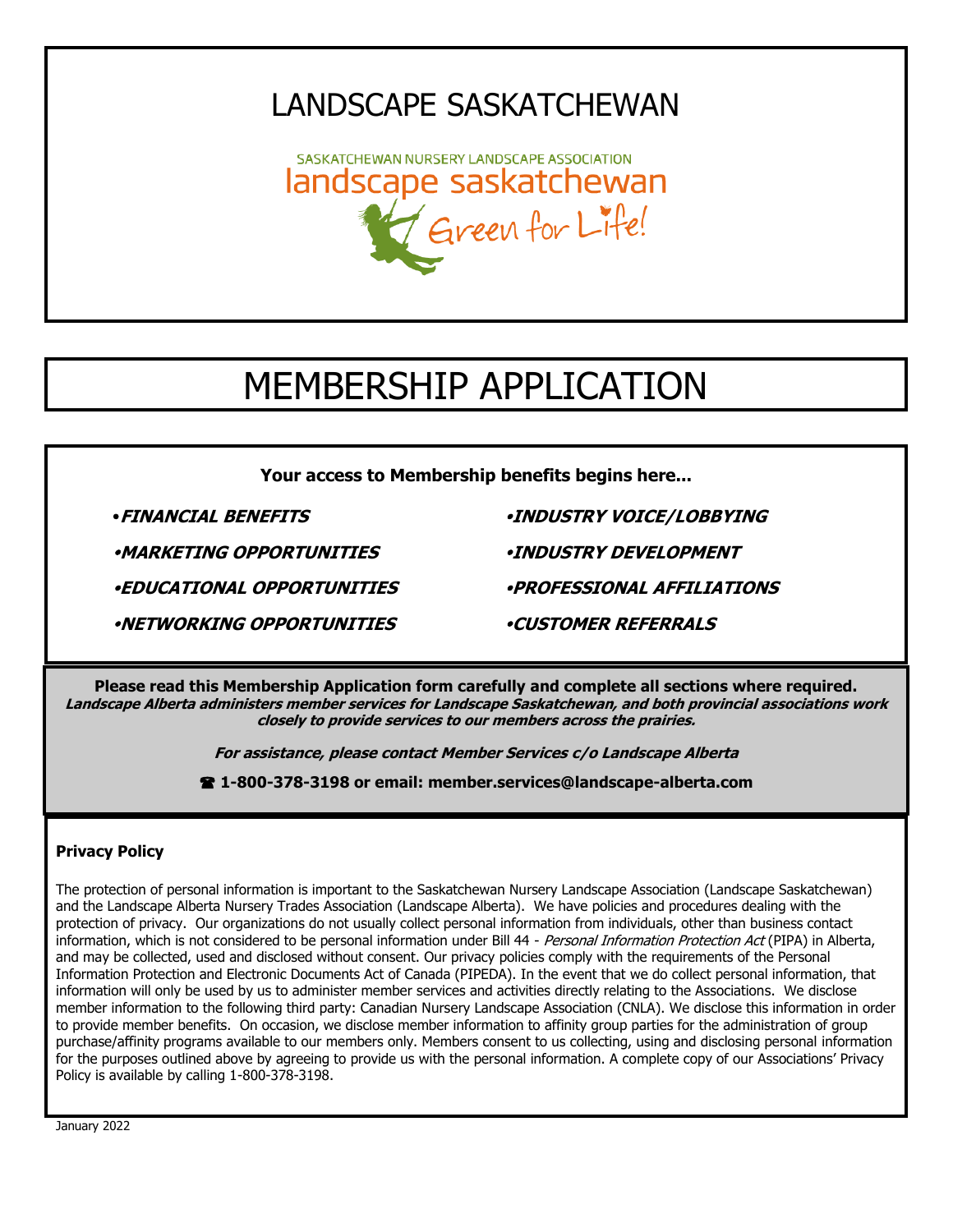### **MEMBERSHIP CATEGORIES:**

### **Interim** (first year of **Active** membership)

Partnership, Corporation or Proprietorship actively engaged in one or more of these business categories:

Nursery Grower, Landscape Construction Contractor, Landscape Maintenance Contractor, Lawn Care Provider, Arborist, Greenhouse Operator, Garden Centre Operator, Sod Producer, Irrigation Contractor, Landscape Designer, Horticultural Consultant.

Interim status is reserved for first-time members only. After one year as Interim, members automatically become Active members. Former members (re-applying) are not eligible for Interim status without Board approval. Sponsorship is required when applying for Interim/Active membership. See details below.

### **Associate**

Businesses supplying material, products and/or services to the Horticultural Industry.

**NOTE: Landscape Saskatchewan is a member of the Canadian Nursery Landscape Association (CNLA). Members in our Interim, Active and Associate categories are automatically registered with the CNLA, and are granted access to the national discount programs.** For discount program information visit www.cnla-acpp.ca/benefits

## **Affiliate**

Associations, city departments, towns, counties, and municipal or improvement districts. Institutional departments providing ornamental horticultural services e.g. hospital, college, university, research facility, zoo or theme park etc. Private or public golf courses.

### **Individual**

An individual involved in Ornamental Horticulture and not eligible for Interim, Associate or Affiliate membership (i.e., not involved in any commercial activity.) Individuals employed by non-member companies are not eligible. Some restrictions apply to this category: contact Member Services for details 1-800-378-3198.

### **Out of Province**

Company must be a current member of home province (or state) industry association, with no business office located in Saskatchewan.

**Note: Affiliate and Individual members are not eligible for the national discount programs offered through the Canadian Nursery Landscape Association (CNLA).**

### **If applying for Interim Membership in the Active category, please read the following:**

Landscape Saskatchewan and Landscape Alberta do not use a review committee to approve new members applying to join the Interim (Active) category – rather, we ask applicants to secure the sponsorship (recommendation) of two current Active members of these associations. (Other business references may be accepted – contact Member Services for details.) A list of Active members in each province can be viewed at www.snla.ca and www.landscape-alberta.com.

#### **It is important to obtain permission from your sponsors prior to using their names in your application.**

| Applicants for Interim Membership MUST complete this section. |  |
|---------------------------------------------------------------|--|
| _Contact ph: ___________________                              |  |
| <b>Contact ph:</b> The contact philosophy                     |  |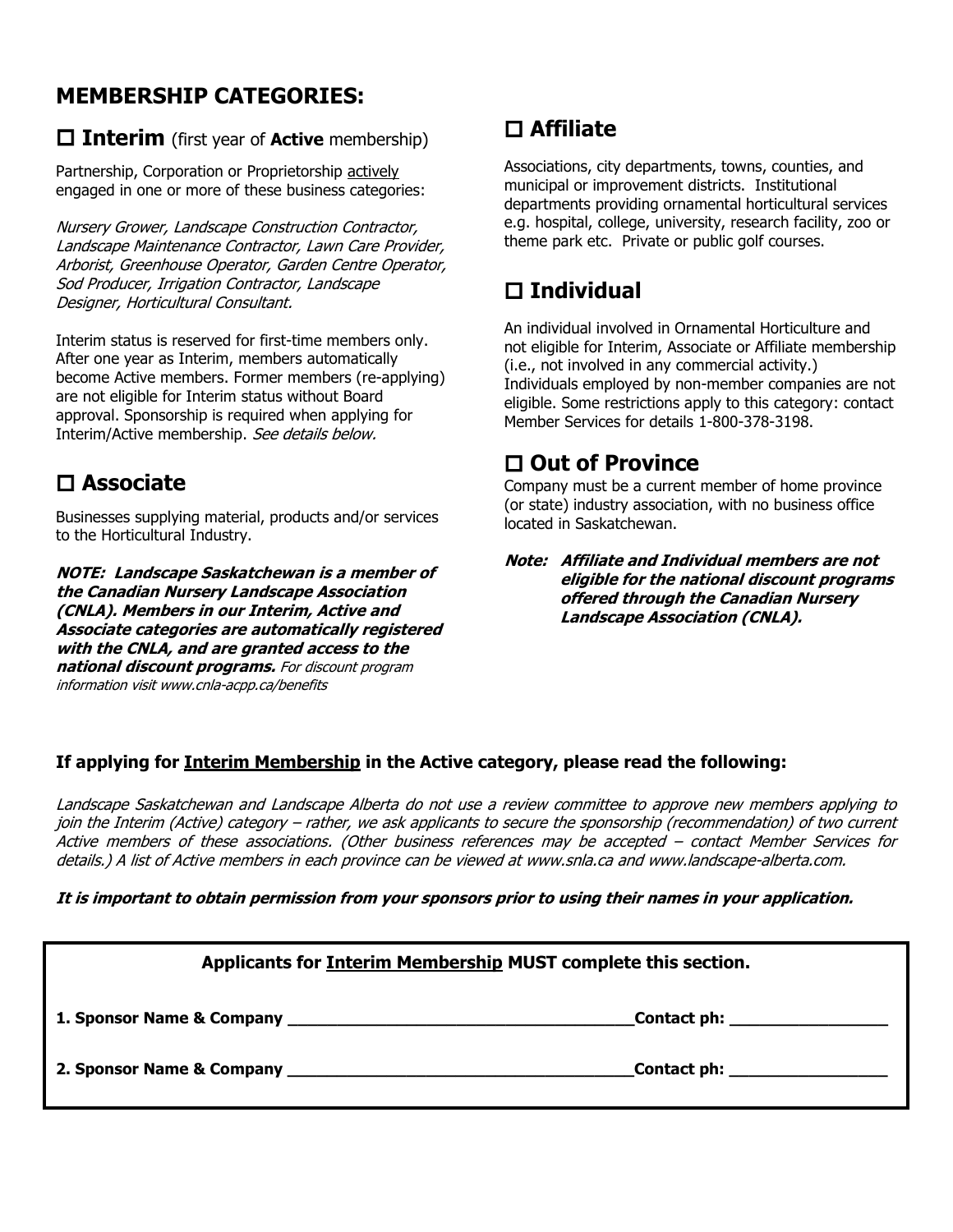#### **Interim Member Applicants:** Please complete the following. Full disclosure will speed your application.

| $\Box$ | Municipal Business License Number: ______________________City/Municipality: _______________________                           |                              |
|--------|-------------------------------------------------------------------------------------------------------------------------------|------------------------------|
| $\Box$ |                                                                                                                               |                              |
| $\Box$ | Liability Insurance - Must submit copy of company's Certificate of Insurance with this application.                           |                              |
| $\Box$ |                                                                                                                               |                              |
| $\Box$ |                                                                                                                               |                              |
| $\Box$ | Pesticide Applicator/Vendor License # (if service offered):                                                                   |                              |
|        | Have you operated in the horticultural industry under another name?<br>If Yes, please state name and which years in business. | Yes □ No □                   |
|        |                                                                                                                               | From $yr:$ To $yr:$ To $yr:$ |
|        | Are you affiliated with any other company? (including subsidiaries or parent company) Yes $\Box$ No $\Box$                    |                              |
|        |                                                                                                                               |                              |
|        |                                                                                                                               |                              |

#### **Interim Member Applicants:**

Please check (√) your business categories: these are included in your company listing in our member directory; it will help to ensure you receive appropriate industry information and assist clients to identify your service offerings.

- 
- 
- 
- 
- 
- 
- 
- 
- 
- 
- 
- 
- ❑ **LS Landscape Supplies - Retail** ❑ **GRW Green Roof/Wall**
- ❑ **LW Landscape Carpentry/Woodwork** ❑ **IVC Industrial Vegetation Control**
- ❑ **A Arborist** ❑ **LC Landscape Construction - Commercial**
- ❑ **R Retail - Garden Centre** ❑ **LR Landscape Construction - Residential**
- ❑ **G Greenhouse Grower** ❑ **FG Final Grade/ Rough Grade - Residential**
- ❑ **N Tree Nursery Producer** ❑ **MC Landscape Maintenance - Commercial**
- ❑ **S Sod Producer** ❑ **MR Landscape Maintenance - Residential**
- ❑ **C Horticultural Consultant** ❑ **PCC Landscape/Tree Pest Control - Commercial**
- ❑ **I Interior Plantscape Contractor** ❑ **PCR Landscape/Tree Pest Control - Residential**
- ❑ **Ir Irrigation Contractor** ❑ **SNC Snow Removal - Commercial**
- ❑ **H Hydro seeding** ❑ **SNR Snow Removal – Residential**
- ❑ **T Tree Mover** ❑ **SJC Smaller Job – Spring/fall cleanup**
- ❑ **LD Landscape Design** ❑ **SJP Smaller Job – Plant single tree**
- ❑ **LL Landscape Lighting Installation** ❑ **SJX Smaller Job – Xmas lights, residential** 
	-
	-